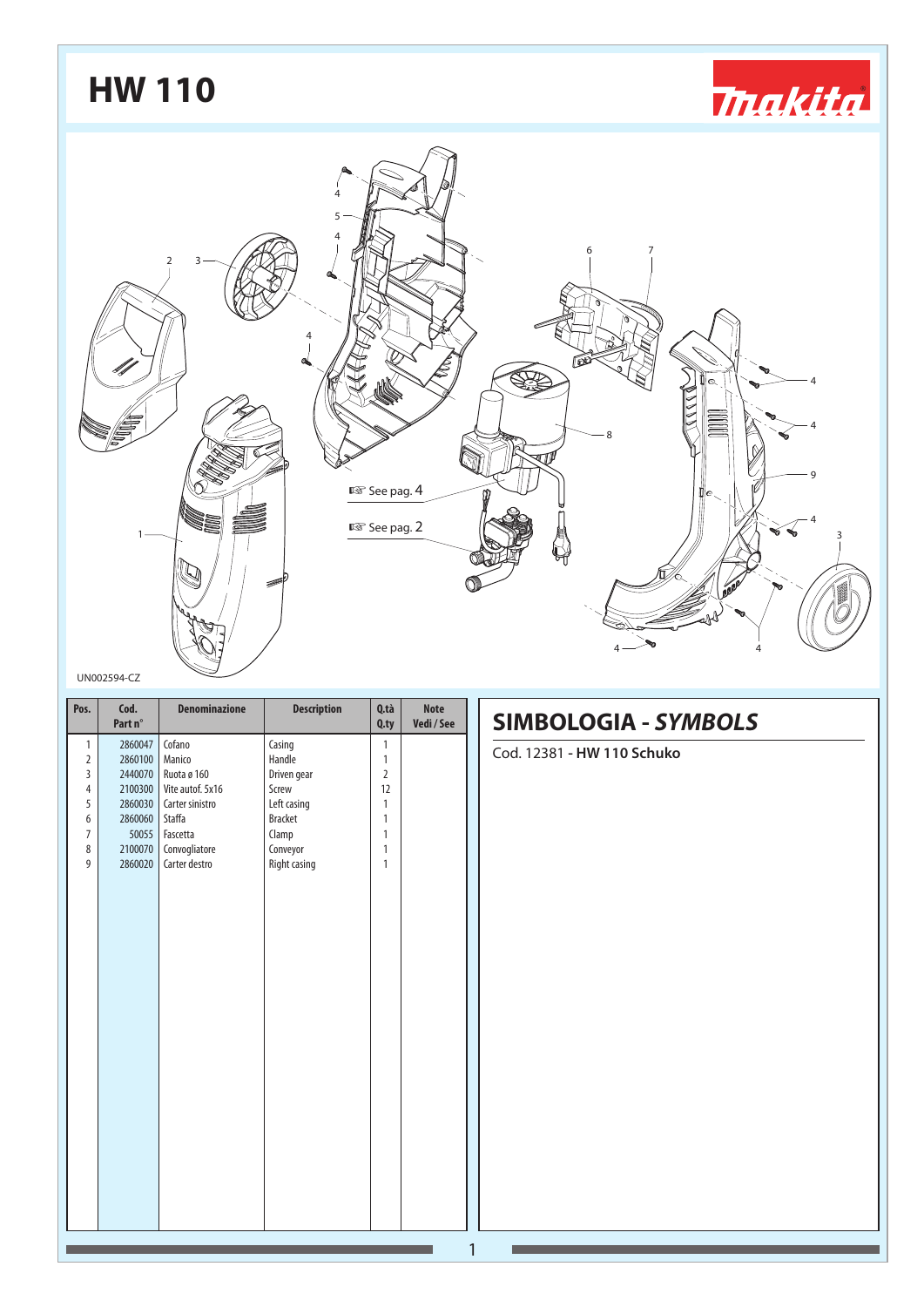*<u> makita</u>* 

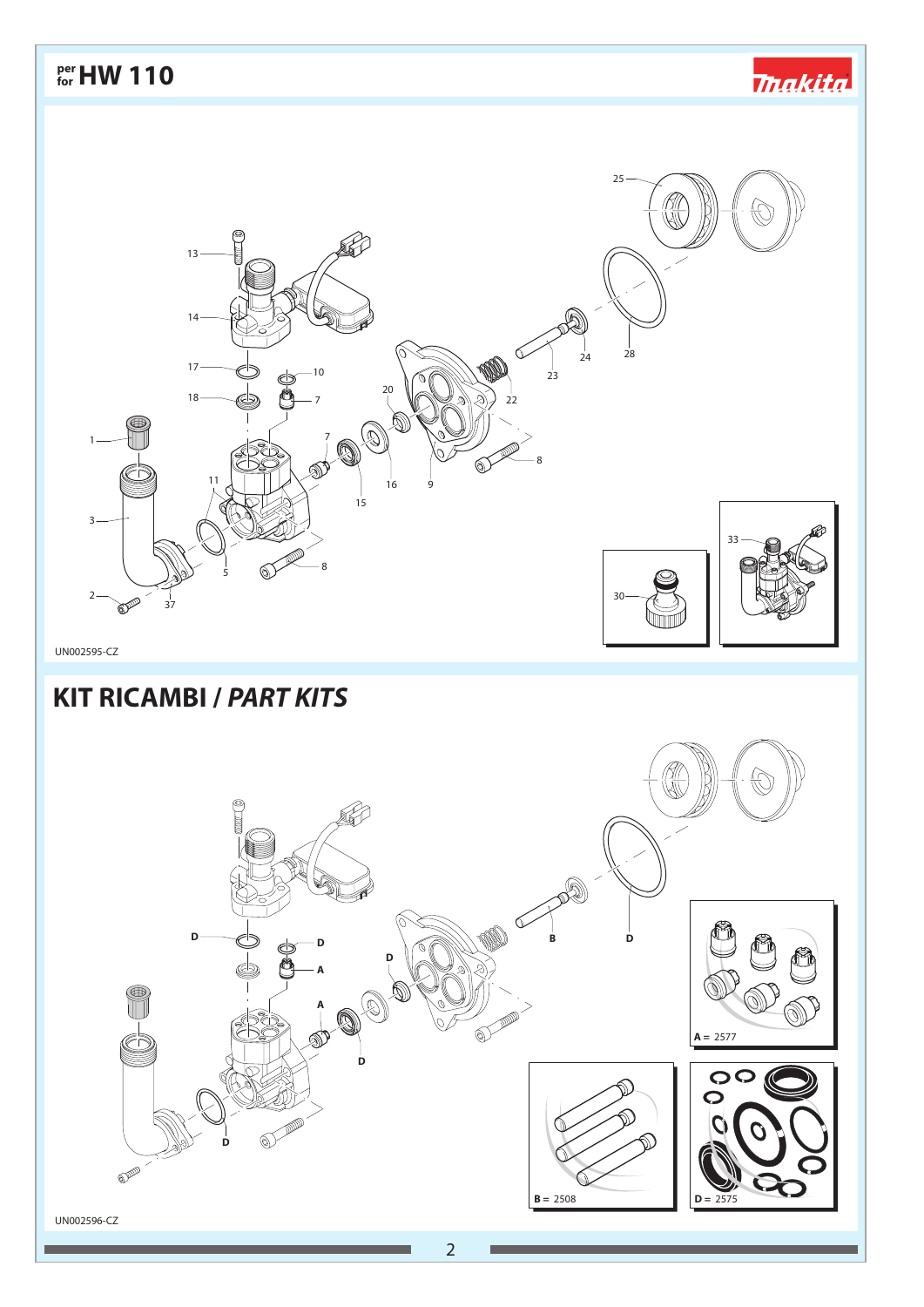| 1340260<br>Filtro aspirazione acqua<br>Water suction filter<br>$\mathbf{1}$<br>$\mathbf{1}$<br>$\overline{2}$<br>2101000<br>Vite TCEI M 4x15<br>Screw<br>$\overline{2}$<br>Autoformante<br>$\overline{\mathbf{3}}$<br>2100630<br>Raccordo aspirazione<br>Suction fitting<br>$\mathbf{1}$<br>5<br>550350<br>OR ø 23,81x2,62<br>$\mathbf{1}$<br>0-Ring<br>$\boldsymbol{7}$<br>2109051<br>Valvola completa<br>Complete valve<br>6<br>$\,8\,$<br>850850<br>Vite TCEI M 6x30<br>Screw<br>6<br>$\overline{9}$<br>$\mathbf{1}$<br>2100030<br>Guida pistone ø 12<br>Piston guide<br>$\mathsf{3}$<br>OR ø 9,25x1,78<br>10<br>880840<br>0-Ring<br>Pump head $+$ 0-Ring<br>$\mathbf{1}$<br>11<br>2122<br>Testa pompa + OR<br>Vite TCEI M 5x20<br>13<br>1260760<br>Screw<br>$\overline{4}$<br>Autoformante<br>14<br>2250<br>Kit racc. mandata + TSS<br>Outlet fitting + TSS kit<br>$\mathbf{1}$<br>15<br>2200140<br>Guarnizione ø 12x20<br>Gasket<br>$\overline{3}$<br>16<br>2020040<br>Gasket support ring<br>$\overline{3}$<br>Anello appoggio guarn.<br>17<br>OR ø 12,42x1,78<br>0-Ring<br>$\mathbf{1}$<br>394280<br>18<br>2560480<br>Boccola tenuta<br><b>Bushing</b><br>$\mathbf{1}$<br>Anello tenuta<br>$\overline{3}$<br>20<br>1683500<br>Seal ring<br>Molla<br>$\overline{3}$<br>22<br>2020150<br>Spring<br>Pistone ø 12<br>Piston<br>$\overline{3}$<br>23<br>2100130<br>2020140<br>Piattello portamolla<br>Spring plate<br>$\overline{3}$<br>24<br>25<br>2021570<br>Cuscinetto<br>Bearing<br>$\mathbf{1}$<br>28<br>850840<br>OR ø 62x2<br>0-Ring<br>$\mathbf{1}$<br>Innesto raccordo+guarn.<br>Attachment for tap+gasket<br>30<br>1461470<br>$\mathbf{1}$<br>$3/4''$ G(F)<br>Pump assembly + TSS kit<br>33<br>2210<br>Kit prem. pompa + TSS<br>$\mathbf{1}$<br>37<br>Inlet fitting plate<br>$\mathbf{1}$<br>2101450<br>Flangia fissaggio racc. | Pos. | Cod.<br>Part n° | <b>Denominazione</b> | <b>Description</b> | Q.tà<br>$Q$ .ty | <b>Note</b><br>Vedi / See | Pos. | Cod.<br>Part n° | <b>Denominazione</b> | <b>Description</b> | Q.tà<br>Q.ty | <b>Note</b><br>Vedi / See |
|---------------------------------------------------------------------------------------------------------------------------------------------------------------------------------------------------------------------------------------------------------------------------------------------------------------------------------------------------------------------------------------------------------------------------------------------------------------------------------------------------------------------------------------------------------------------------------------------------------------------------------------------------------------------------------------------------------------------------------------------------------------------------------------------------------------------------------------------------------------------------------------------------------------------------------------------------------------------------------------------------------------------------------------------------------------------------------------------------------------------------------------------------------------------------------------------------------------------------------------------------------------------------------------------------------------------------------------------------------------------------------------------------------------------------------------------------------------------------------------------------------------------------------------------------------------------------------------------------------------------------------------------------------------------------------------------------------------------------------------------------------------------------------------------------------------------------------------------|------|-----------------|----------------------|--------------------|-----------------|---------------------------|------|-----------------|----------------------|--------------------|--------------|---------------------------|
|                                                                                                                                                                                                                                                                                                                                                                                                                                                                                                                                                                                                                                                                                                                                                                                                                                                                                                                                                                                                                                                                                                                                                                                                                                                                                                                                                                                                                                                                                                                                                                                                                                                                                                                                                                                                                                             |      |                 |                      |                    |                 |                           |      |                 |                      |                    |              |                           |

# **KIT RICAMBI - PART KITS**

| A=KIT 2577<br>valvole<br>valves |              | pistoni<br>pistons | <b>B=KIT 2508</b> |                                 | $D=KIT 2575$<br>tenute<br>gaskets     |      |         |
|---------------------------------|--------------|--------------------|-------------------|---------------------------------|---------------------------------------|------|---------|
| Pos.                            | Q.ty         |                    | Q.ty              | Pos.                            | $Q$ .ty                               | Pos. | $Q$ .ty |
| $\overline{7}$                  | 6            | 3<br>23            |                   | 5<br>10<br>15<br>17<br>20<br>28 | $\mathbf{1}$<br>3<br>3<br>1<br>3<br>1 |      |         |
|                                 |              |                    |                   |                                 |                                       |      |         |
| Pos.                            | Q.ty<br>Pos. |                    | $Q$ , ty          | Pos.                            | $Q$ .ty                               | Pos. | $Q$ .ty |
|                                 |              |                    |                   |                                 |                                       |      |         |

## **SIMBOLOGIA - SYMBOLS**

*<u> Thakita</u>*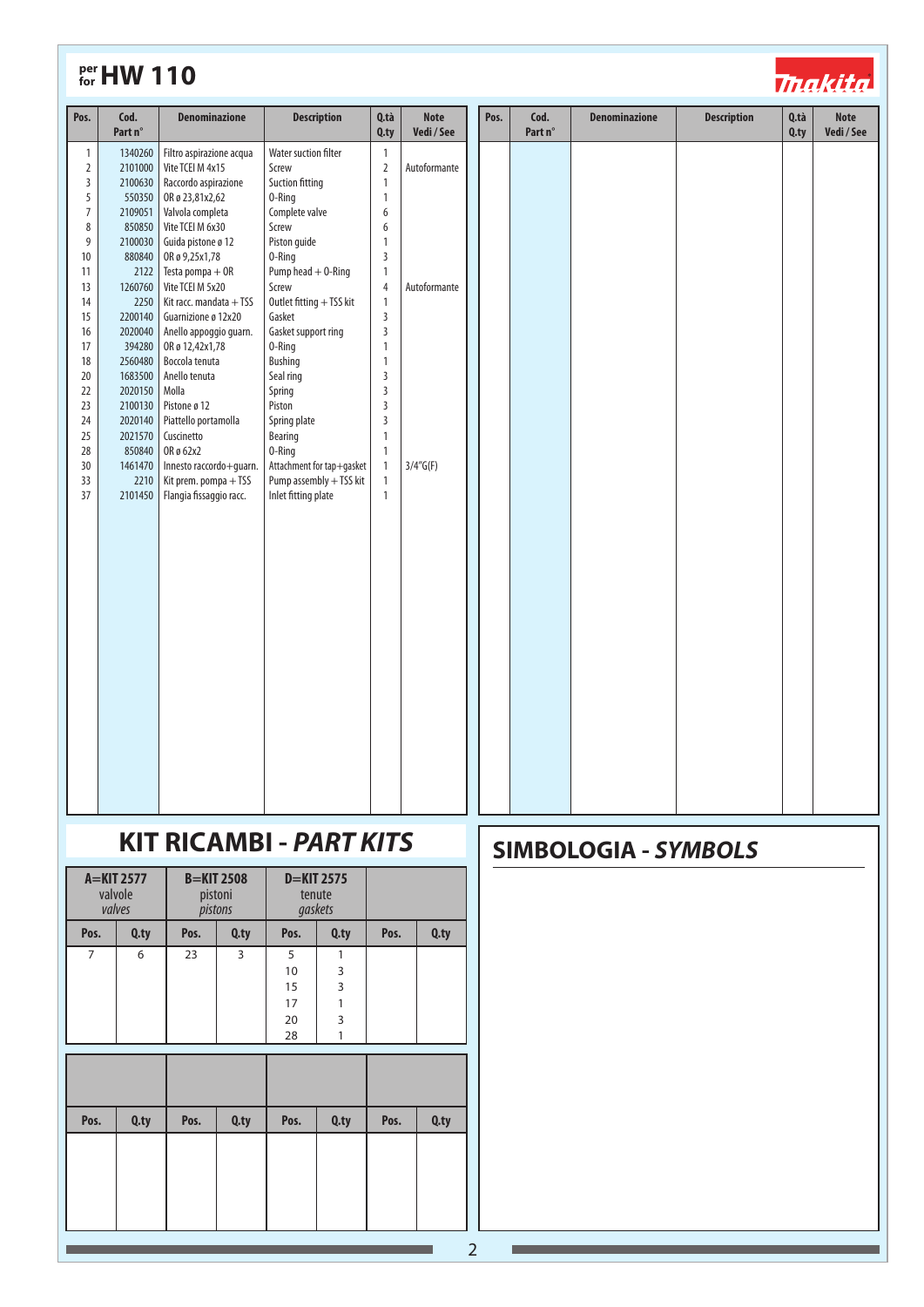

#### UN002597-CZ

| Pos.           | Cod.<br>Part n°     | <b>Denominazione</b>         | <b>Description</b>    | Q.tà<br>$Q$ .ty | <b>Note</b><br>Vedi / See | Pos.           | Cod.<br>Part n° | <b>Denominazione</b>        | <b>Description</b> | Q.tà<br>$Q$ .ty | <b>Note</b><br>Vedi/See |
|----------------|---------------------|------------------------------|-----------------------|-----------------|---------------------------|----------------|-----------------|-----------------------------|--------------------|-----------------|-------------------------|
| 1              | 2100280             | Cuffia di protezione         | Cover                 | $\mathbf{1}$    |                           |                |                 |                             |                    |                 |                         |
| $\overline{2}$ | 1682270             | Interruttore 8A              | Switch 8A             | $\overline{1}$  |                           |                |                 |                             |                    |                 |                         |
| 3              |                     | 2100060 Scatola interruttore | Switch box            | $\overline{1}$  |                           |                |                 |                             |                    |                 |                         |
| 4              | 390201              | OR ø 39,34x2,62              | 0-Ring                | $\mathbf{1}$    |                           |                |                 |                             |                    |                 |                         |
| 6              | 2200090             | Cavo                         | Cable                 | $\overline{1}$  | $\mathbf 0$               |                |                 |                             |                    |                 |                         |
| $\overline{7}$ | 2020570             | Vite autof. M 4x12           | Screw                 | $\mathbf{1}$    |                           |                |                 |                             |                    |                 |                         |
| 8              | 1262400             | Rosetta ø 4                  | Washer                | $\mathbf{1}$    |                           |                |                 |                             |                    |                 |                         |
| 9              |                     | 2100110   Passacavo          | Gland                 | $\mathbf{1}$    |                           |                |                 |                             |                    |                 |                         |
| 11             |                     | 2101710 Piattello oscillante | Wobble plate          | $\mathbf{1}$    |                           |                |                 |                             |                    |                 |                         |
| 12             | 2109270             | Prem. corpo pompa            | Pump housing assembly | $\mathbf{1}$    |                           |                |                 |                             |                    |                 |                         |
| 13             | 2100980             | Vite autof. M 5x20           | Screw                 | $\overline{3}$  |                           |                |                 |                             |                    |                 |                         |
| 14             | 1340350             | Anello tenuta                | Seal ring             | $\overline{1}$  |                           |                |                 |                             |                    |                 |                         |
| 15             | 2020850             | Rondella                     | Washer                | $\mathbf{1}$    |                           |                |                 |                             |                    |                 |                         |
| 16             | 1680250             | Ventola                      | Fan                   | $\mathbf{1}$    |                           |                |                 |                             |                    |                 |                         |
| 17             | 4820                | Motore elettrico             | Electric motor        | $\mathbf{1}$    | $\mathbf 0$               |                |                 |                             |                    |                 |                         |
| 19             | 2200290             | Condensatore 16 µF           | Capacitor 16 µF       | $\overline{1}$  |                           |                |                 | <b>SIMBOLOGIA - SYMBOLS</b> |                    |                 |                         |
| 21             | 2440160   Piastrino |                              | Plate                 | $\mathbf{1}$    |                           |                |                 |                             |                    |                 |                         |
| 22             | 2029721             | Prem. TSS                    | <b>TSS assembly</b>   | $\mathbf{1}$    |                           |                |                 | Cod. 12381 - HW 110 Schuko  |                    |                 |                         |
| 23             | 2021960             | Forcella                     | Clip                  | 1               |                           |                |                 |                             |                    |                 |                         |
|                |                     |                              |                       |                 |                           |                |                 |                             |                    |                 |                         |
|                |                     |                              |                       |                 |                           | $\bf o$        |                 | 230 V/50Hz - Schuko         |                    |                 |                         |
|                |                     |                              |                       |                 |                           |                |                 |                             |                    |                 |                         |
|                |                     |                              |                       |                 |                           |                |                 |                             |                    |                 |                         |
|                |                     |                              |                       |                 |                           |                |                 |                             |                    |                 |                         |
|                |                     |                              |                       |                 |                           |                |                 |                             |                    |                 |                         |
|                |                     |                              |                       |                 |                           |                |                 |                             |                    |                 |                         |
|                |                     |                              |                       |                 |                           |                |                 |                             |                    |                 |                         |
|                |                     |                              |                       |                 |                           |                |                 |                             |                    |                 |                         |
|                |                     |                              |                       |                 |                           |                |                 |                             |                    |                 |                         |
|                |                     |                              |                       |                 |                           |                |                 |                             |                    |                 |                         |
|                |                     |                              |                       |                 |                           |                |                 |                             |                    |                 |                         |
|                |                     |                              |                       |                 |                           |                |                 |                             |                    |                 |                         |
|                |                     |                              |                       |                 |                           |                |                 |                             |                    |                 |                         |
|                |                     |                              |                       |                 |                           |                |                 |                             |                    |                 |                         |
|                |                     |                              |                       |                 |                           | $\overline{4}$ |                 |                             |                    |                 |                         |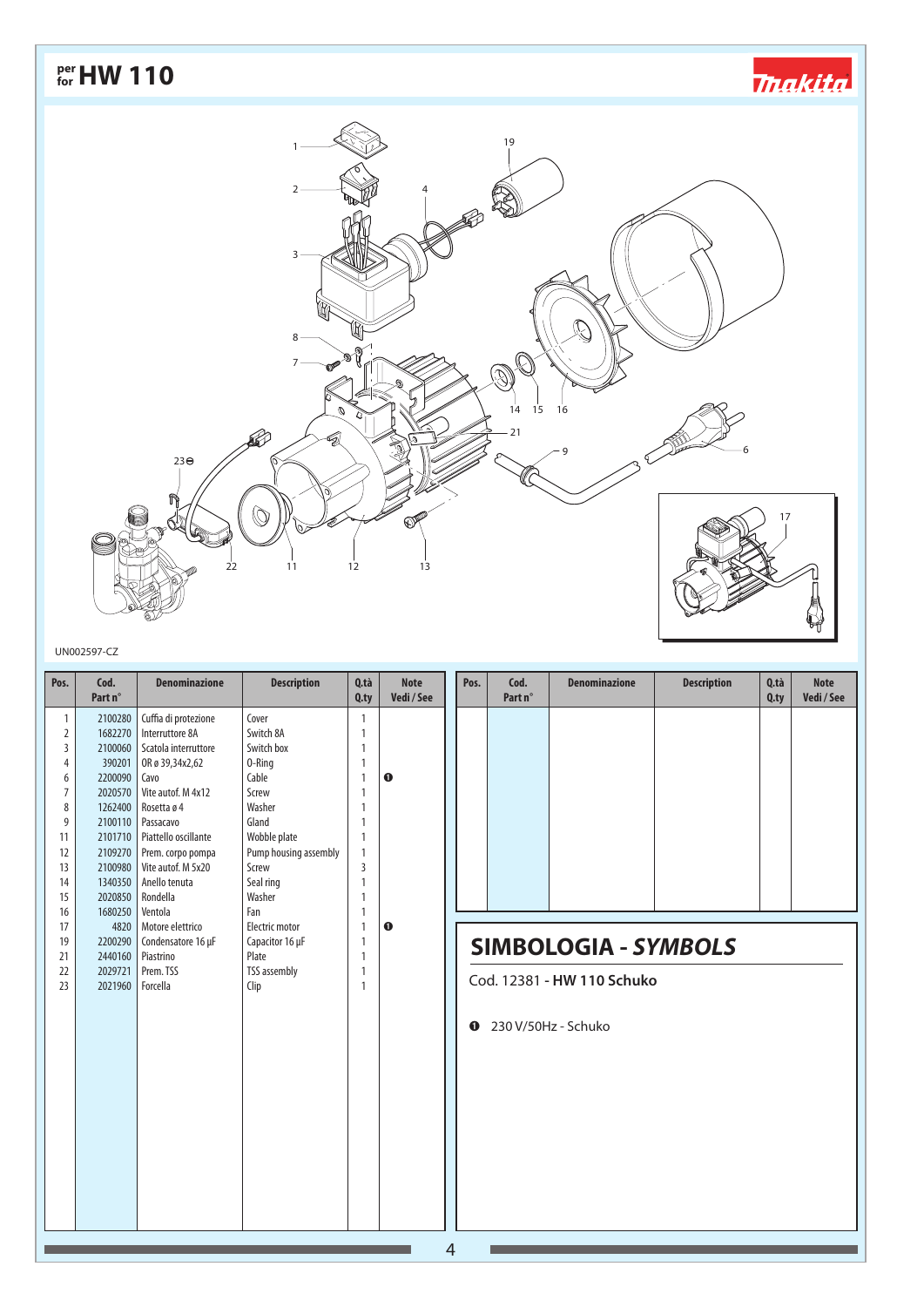*<u> makita</u>* 



### UN002598-CZ

| Pos.           | Cod.<br>Part n° | <b>Denominazione</b> | <b>Description</b> | Q.tà<br>$Q$ .ty | <b>Note</b><br>Vedi/See | Pos. | Cod.<br>Part n° | <b>Denominazione</b>        | <b>Description</b> | Q.tà<br>$Q$ .ty | <b>Note</b><br>Vedi / See |
|----------------|-----------------|----------------------|--------------------|-----------------|-------------------------|------|-----------------|-----------------------------|--------------------|-----------------|---------------------------|
| 1              | 40371           | Testina              | Head               | 1               |                         |      |                 |                             |                    |                 |                           |
| $\overline{2}$ | 391000          | OR ø 9,13x2,62       | 0-Ring             | 3               |                         |      |                 |                             |                    |                 |                           |
| $\mathsf 3$    | 40343           | Rotopower            | Rotopower          | $\mathbf{1}$    |                         |      |                 |                             |                    |                 |                           |
| $\overline{4}$ | 40487           | Lancia               | Lance              | $\mathbf{1}$    |                         |      |                 |                             |                    |                 |                           |
| 5              | 40352           | Serbatoio detergente | Detergent tank     | $\mathbf{1}$    |                         |      |                 |                             |                    |                 |                           |
| 6              | 40350           | Pistola              | Gun                | $\mathbf{1}$    |                         |      |                 |                             |                    |                 |                           |
| $\overline{7}$ | 2000770         | OR ø 10x2            | 0-Ring             | $\mathbf{1}$    |                         |      |                 |                             |                    |                 |                           |
| 8              | 1080250         | OR ø 7,67x1,78       | 0-Ring             | $\mathbf{1}$    |                         |      |                 |                             |                    |                 |                           |
| 9              | 2620400         | Tubo di mandata      | High pressure hose | $\mathbf{1}$    |                         |      |                 |                             |                    |                 |                           |
| 10             | 40417           | Spazzola fissa       | Brush              | $\mathbf{1}$    |                         |      |                 |                             |                    |                 |                           |
|                |                 |                      |                    |                 |                         |      |                 |                             |                    |                 |                           |
|                |                 |                      |                    |                 |                         |      |                 |                             |                    |                 |                           |
|                |                 |                      |                    |                 |                         |      |                 |                             |                    |                 |                           |
|                |                 |                      |                    |                 |                         |      |                 |                             |                    |                 |                           |
|                |                 |                      |                    |                 |                         |      |                 |                             |                    |                 |                           |
|                |                 |                      |                    |                 |                         |      |                 | <b>SIMBOLOGIA - SYMBOLS</b> |                    |                 |                           |
|                |                 |                      |                    |                 |                         |      |                 |                             |                    |                 |                           |
|                |                 |                      |                    |                 |                         |      |                 |                             |                    |                 |                           |
|                |                 |                      |                    |                 |                         |      |                 |                             |                    |                 |                           |
|                |                 |                      |                    |                 |                         |      |                 |                             |                    |                 |                           |
|                |                 |                      |                    |                 |                         |      |                 |                             |                    |                 |                           |
|                |                 |                      |                    |                 |                         |      |                 |                             |                    |                 |                           |
|                |                 |                      |                    |                 |                         |      |                 |                             |                    |                 |                           |
|                |                 |                      |                    |                 |                         |      |                 |                             |                    |                 |                           |
|                |                 |                      |                    |                 |                         |      |                 |                             |                    |                 |                           |
|                |                 |                      |                    |                 |                         |      |                 |                             |                    |                 |                           |
|                |                 |                      |                    |                 |                         |      |                 |                             |                    |                 |                           |
|                |                 |                      |                    |                 |                         |      |                 |                             |                    |                 |                           |
|                |                 |                      |                    |                 |                         |      |                 |                             |                    |                 |                           |
|                |                 |                      |                    |                 |                         |      |                 |                             |                    |                 |                           |
|                |                 |                      |                    |                 |                         |      |                 |                             |                    |                 |                           |
|                |                 |                      |                    |                 |                         |      |                 |                             |                    |                 |                           |
|                |                 |                      |                    |                 |                         |      |                 |                             |                    |                 |                           |
|                |                 |                      |                    |                 |                         |      |                 |                             |                    |                 |                           |
|                |                 |                      |                    |                 |                         |      |                 |                             |                    |                 |                           |
|                |                 |                      |                    |                 |                         | 5    |                 |                             |                    |                 |                           |